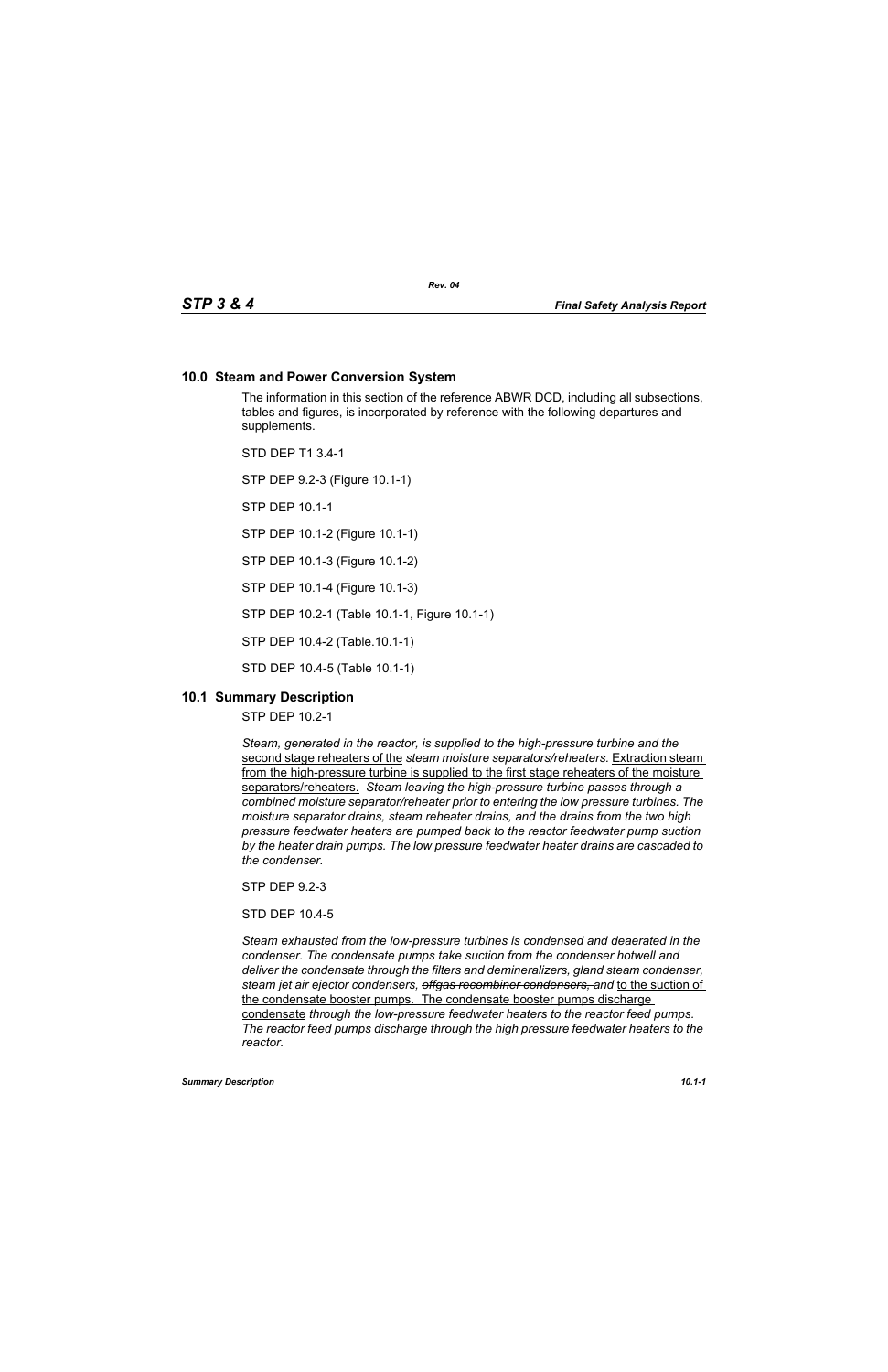The conceptual design information in this section of the reference ABWR DCD is replaced with the following site-specific supplemental information.

*Major S&PC System design features are summarized in Table 10.1-1. The system main conceptual features are illustrated on Figure 10.1-1, assuming a triple pressure condenser. This type of condenser and other site dependent ABWR plant features and parameters are reported herein based on typical central U.S. site conditions. They are given here to more completely define the ABWR Turbine Island standard design and to be used as references in reviewing future ABWR plant-specific licensing submittals, and confirming that such submittals are indeed consistent with the standard design. Nothing in the ABWR Standard Plant design is meant to preclude the use of a once through cooling system and a single pressure condenser nor will such changes affect the Nuclear Island.*

#### STP DEP 10.1-1

*The inlet pressure at the turbine main steam valves will not exceed rated pressure, except when operating above 95% of the maximum guaranteed turbine flow. It will be permissible to increase the inlet pressure to 103% of rated pressure, provided the control valve position is adjusted so that the resulting steam flow does not exceed the steam flow that is obtained when operating at rated pressure with control valves wide open.* The inlet pressure at the turbine main steam valves reflects reactor power, steam line flow and pressure regulator programming, but never exceeds the pressure for which the turbine components and steam lines are designed.

#### STD DEP T1 3.4-1

*Non-safety-related instrumentation is provided to measure and control flow, pressure, differential pressure, temperature, and level throughout the steam and condensate system. The instrumentation provides input signals to the plant computer, recorders and control systems* Plant Information and Control System which maintain the normal operation of the plant.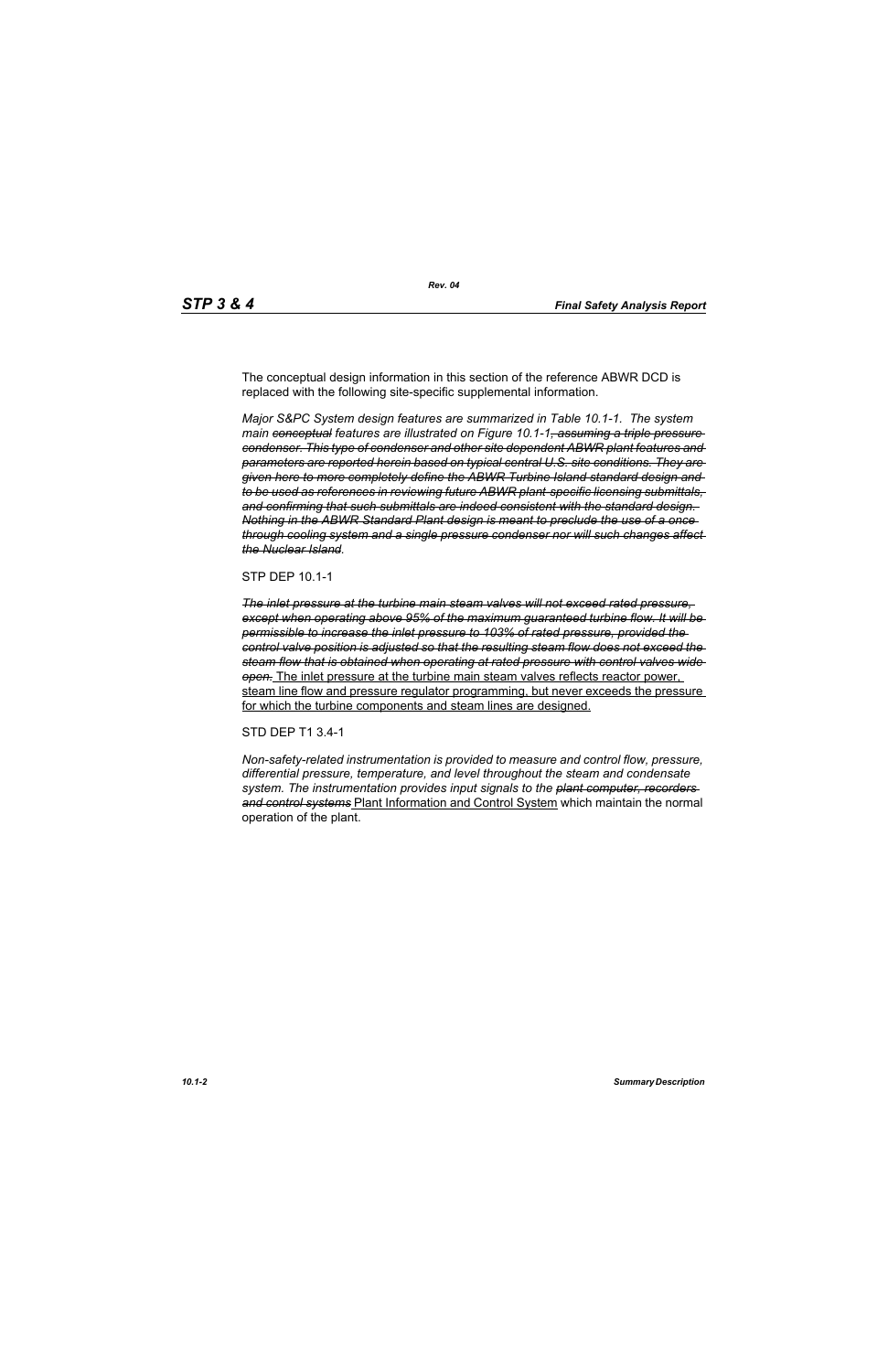# **Table 10.1-1 Summary of Important Design Features and Performance Characteristics of the Steam and Power Conversion System**

| <b>Nuclear Steam Supply System, Full Power Operation</b> |                                                              |  |
|----------------------------------------------------------|--------------------------------------------------------------|--|
| Rated reactor core power, MWt                            | 3,926                                                        |  |
| Rated NSSS power, MWt                                    | 3,919                                                        |  |
| Reactor steam outlet pressure, MPaA                      | 7.17                                                         |  |
| Reactor nominal outlet steam moisture,%                  | 0.1                                                          |  |
| Reactor inlet feedwater temperature, °C                  | 215.6                                                        |  |
| <b>Turbine-Generator</b>                                 |                                                              |  |
| <b>Nominal Rating, MWe</b>                               | ~1.400                                                       |  |
| Turbine type                                             | Tandem compound, six flow, 132.08 cm last-<br>stage bucket   |  |
|                                                          | 1 high pressure turbine                                      |  |
|                                                          | 3 low pressure turbines                                      |  |
| Operating speed, rad/s                                   | 188.5                                                        |  |
| Turbine throttle steam pressure, MPaA                    | 6.79                                                         |  |
| Throttle steam nominal moisture, %                       | 0.4                                                          |  |
| <b>Moisture Separator/Reheaters (MSRs)</b>               |                                                              |  |
| Number of MSRs per unit                                  | $42$                                                         |  |
| Stages of moisture separation                            |                                                              |  |
| Stages of reheat                                         | 12                                                           |  |
| <b>Main Condenser (Site Dependent)</b>                   |                                                              |  |
| Type                                                     | <b>Multiple Single pressure</b>                              |  |
| Design duty, kW                                          | ~ <del>25.49 x 10<sup>5</sup></del> 251.50 x 10 <sup>4</sup> |  |
| Circulating water flow rate, $m^3/h$                     | ~136290 272,550                                              |  |
| Circulating water temperature rise, °C                   | - <del>16.8</del> 7.99                                       |  |
| <b>Condensate Pumps</b>                                  |                                                              |  |
| Number of pumps                                          | 4-50% 4 x 33% (3 operating and 1 standby)                    |  |
| Pump type                                                | Vertical, centrifugal multi-stage                            |  |
| Driver type                                              | <b>Fixed speed motor Induction motor</b>                     |  |
| Design Conditions:                                       |                                                              |  |
| Normal flow, $m^3/h$                                     | ~ <del>1817.2</del> ~2300                                    |  |
| Total head, m                                            | $426.72 \sim 150$                                            |  |
| Rated motor power, kW                                    | - <del>3800</del> ~ 1300                                     |  |
|                                                          |                                                              |  |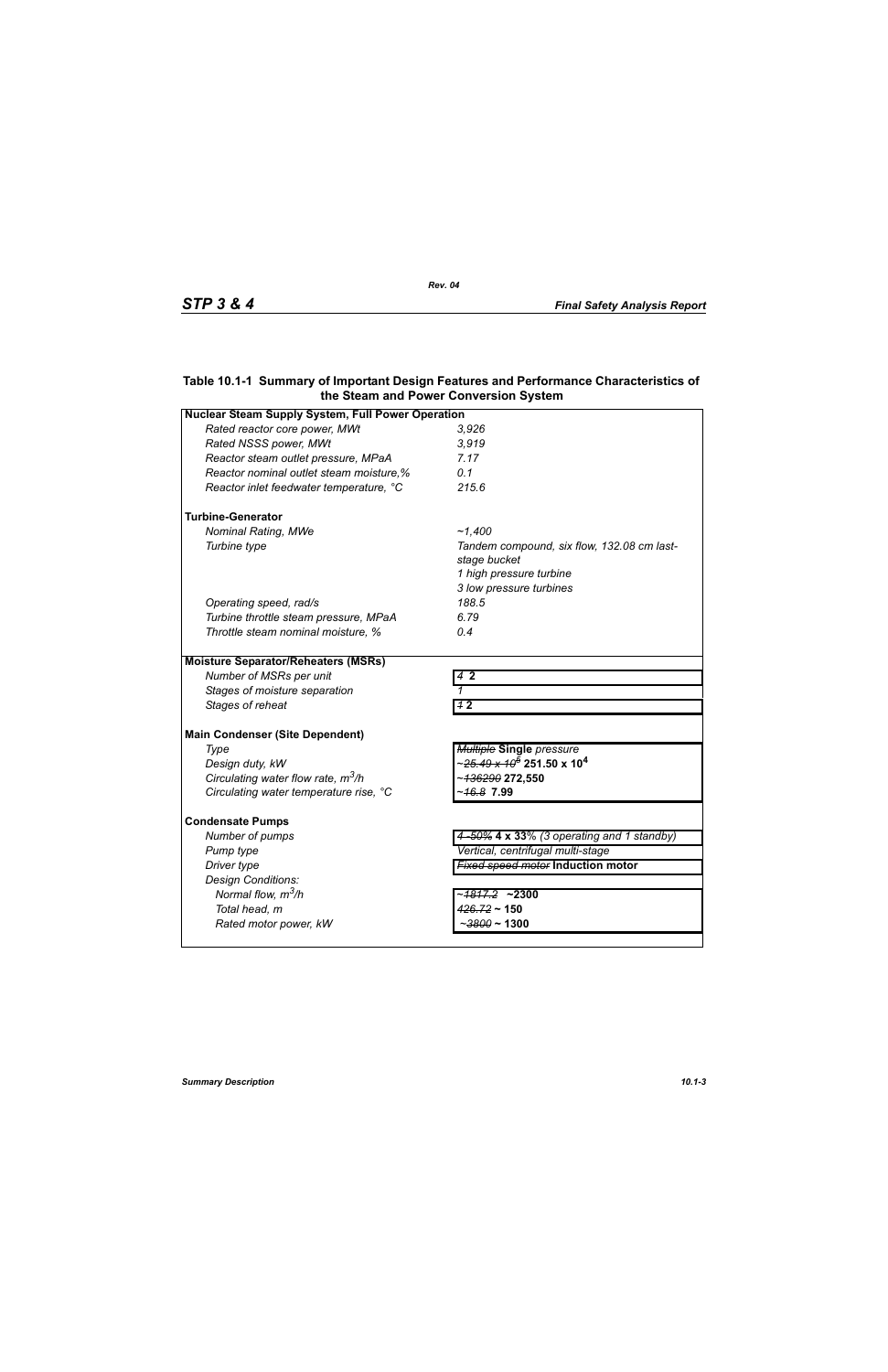| <b>Condensate Booster Pumps</b>                             |                                                                        |
|-------------------------------------------------------------|------------------------------------------------------------------------|
| <b>Number of Pumps</b>                                      |                                                                        |
| <b>Pump Type</b>                                            | 4x33% (3 operating, 1 standby)<br>Horizontal, centrifugal, multi-stage |
| <b>Driver Type</b>                                          | <b>Induction motor</b>                                                 |
|                                                             |                                                                        |
| <b>Design Conditions:</b><br>Normal Flow, m <sup>3</sup> /h |                                                                        |
|                                                             | $-2300$                                                                |
| Total Head, m                                               | $-280$                                                                 |
| <b>Rated Motor Power, kW</b>                                | $-2300$                                                                |
| <b>Feedwater Heaters</b>                                    |                                                                        |
| <b>Low Pressure Heaters</b>                                 |                                                                        |
| a. No. 1                                                    |                                                                        |
| Number per stage                                            | 3                                                                      |
| Stage pressure, kPaA                                        | 24.543.5                                                               |
| Duty per shell, kW                                          | $22.4$ 59.8 x $10^3$                                                   |
| Drain Cooler Duty per shell, kW                             | 13.5 x $10^3$                                                          |
| No. 2<br>b.                                                 |                                                                        |
| Number per stage                                            | 3                                                                      |
| Stage pressure, kPaA                                        | $60.8$ 90.0                                                            |
| Duty per shell, kW                                          | $48.85$ 38.4 x 10 <sup>3</sup>                                         |
| c. No. 3                                                    |                                                                        |
| Number per stage                                            | 3                                                                      |
| Stage pressure, kPaA                                        | <b>147 249</b>                                                         |
| Duty per shell, kW                                          | $\frac{51.88}{2}$ 62.8 x 10 <sup>3</sup>                               |
| d. No. 4                                                    |                                                                        |
| Number per stage                                            | 3                                                                      |
| Stage pressure, kPaA                                        | 330 439                                                                |
| Duty per shell, kW                                          | $\frac{54.90}{2}$ 40.9 x 10 <sup>3</sup>                               |
| <b>High Pressure Heaters</b>                                |                                                                        |
| e. No. 5                                                    |                                                                        |
| Number per stage                                            | $\overline{c}$                                                         |
| Stage pressure, kPaA                                        | <del>1,353</del> 1244                                                  |
| Duty per shell, kW                                          | $171.55$ 125.3 x 10 <sup>3</sup>                                       |
| f.<br>No. 6                                                 |                                                                        |
| Number per stage                                            | 2                                                                      |
| Stage pressure, kPaA                                        | 2,311 2250                                                             |
| Duty per shell, kW                                          | $\frac{428.73}{136.5}$ x 10 <sup>3</sup>                               |

## **Table 10.1-1 Summary of Important Design Features and Performance Characteristics of the Steam and Power Conversion System (Continued)**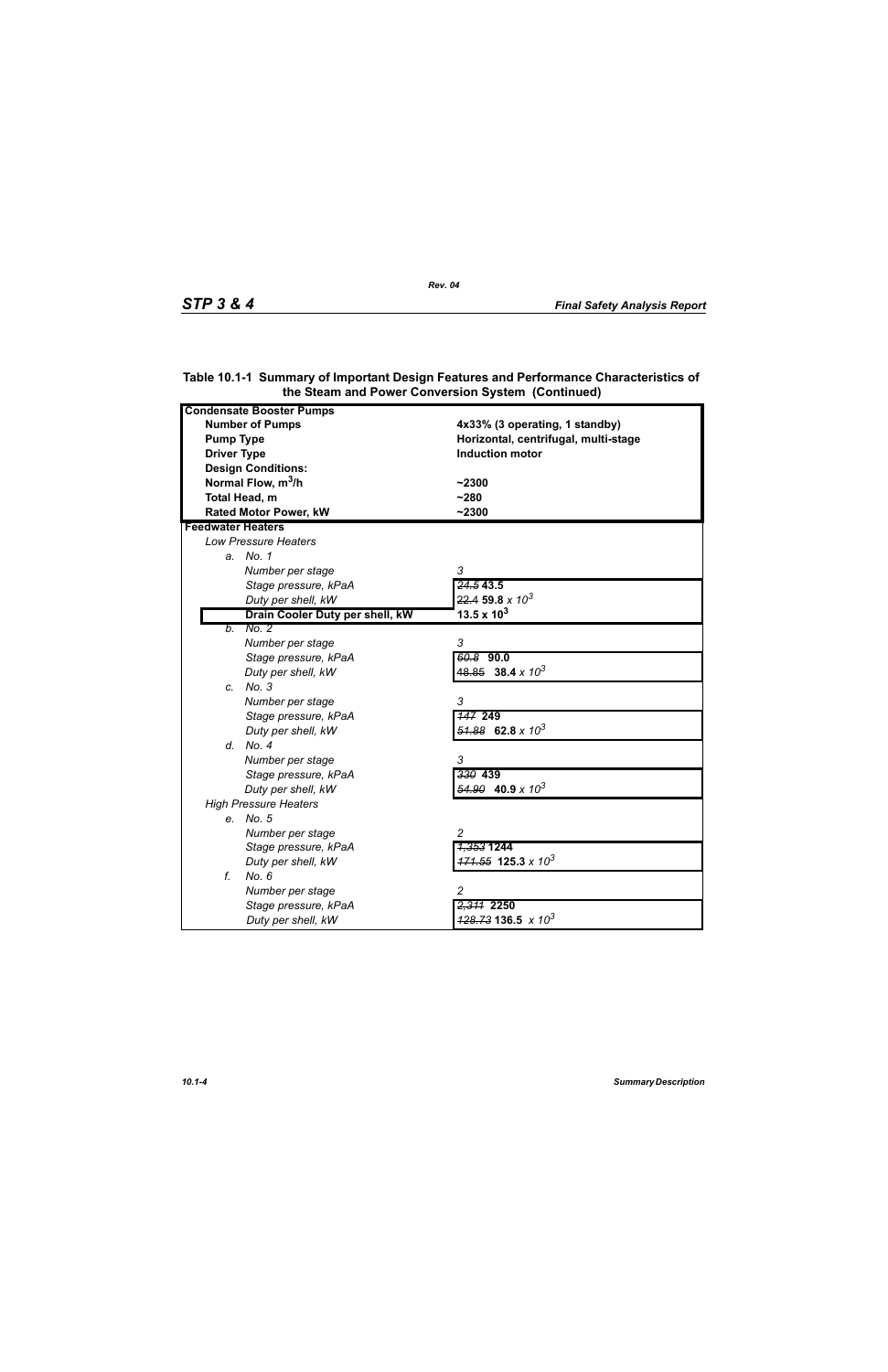| <b>Reactor Feedwater Pumps</b>       |                                                             |
|--------------------------------------|-------------------------------------------------------------|
| Number of pumps                      | 3 normally operating (33-65%), 1 standby,<br>variable speed |
| Pump type                            | Horizontal, centrifugal, single stage                       |
| Driver type                          | electric motors                                             |
| Design conditions:                   |                                                             |
| Main pumps:                          |                                                             |
| Normal flow, $m^3/h$                 | ~ <del>4202.27</del> ~3300                                  |
| Total head, m                        | $~100.08$ ~ 760                                             |
| Rated motor power, kW                | $-41,200 - 8400$                                            |
| <b>Heater Drain Pumps</b>            |                                                             |
| Number of pumps                      | $2 \times 50\%$ 4 x 33% (3 operating, 1 standby)            |
| Pump type                            | Horizontal, centrifugal                                     |
| Driver type                          | <b>Fixed speed motor Induction Motor</b>                    |
| Design conditions:                   |                                                             |
| Normal flow, $m^3/h$                 | ~ <del>1362.9</del> ~1250                                   |
| Total head, m                        | ~ <del>228</del> ~ 370                                      |
| Rated motor power, kW                | ~ <del>1850</del> ~ 1600                                    |
| <b>High Press. Heater Drain Tank</b> |                                                             |
| Number of tanks                      | $\overline{21}$                                             |
| Design, pressure kPa MPaG            | 4,547 1.67 & Full Vac.                                      |
| Tank capacity, m <sup>3</sup>        | <del>56,700 L</del> ~ 98                                    |
|                                      |                                                             |
| <b>Low Press, Heater Drain Tanks</b> |                                                             |
| <b>Number of tanks</b>               | 3                                                           |
| Design, pressure MPaG                | 0.35 & Full Vac.                                            |
| Tank capacity, m3                    | ~4                                                          |

### **Table 10.1-1 Summary of Important Design Features and Performance Characteristics of the Steam and Power Conversion System (Continued)**

*\* Nominal depending on specific Turbine Building layout considerations*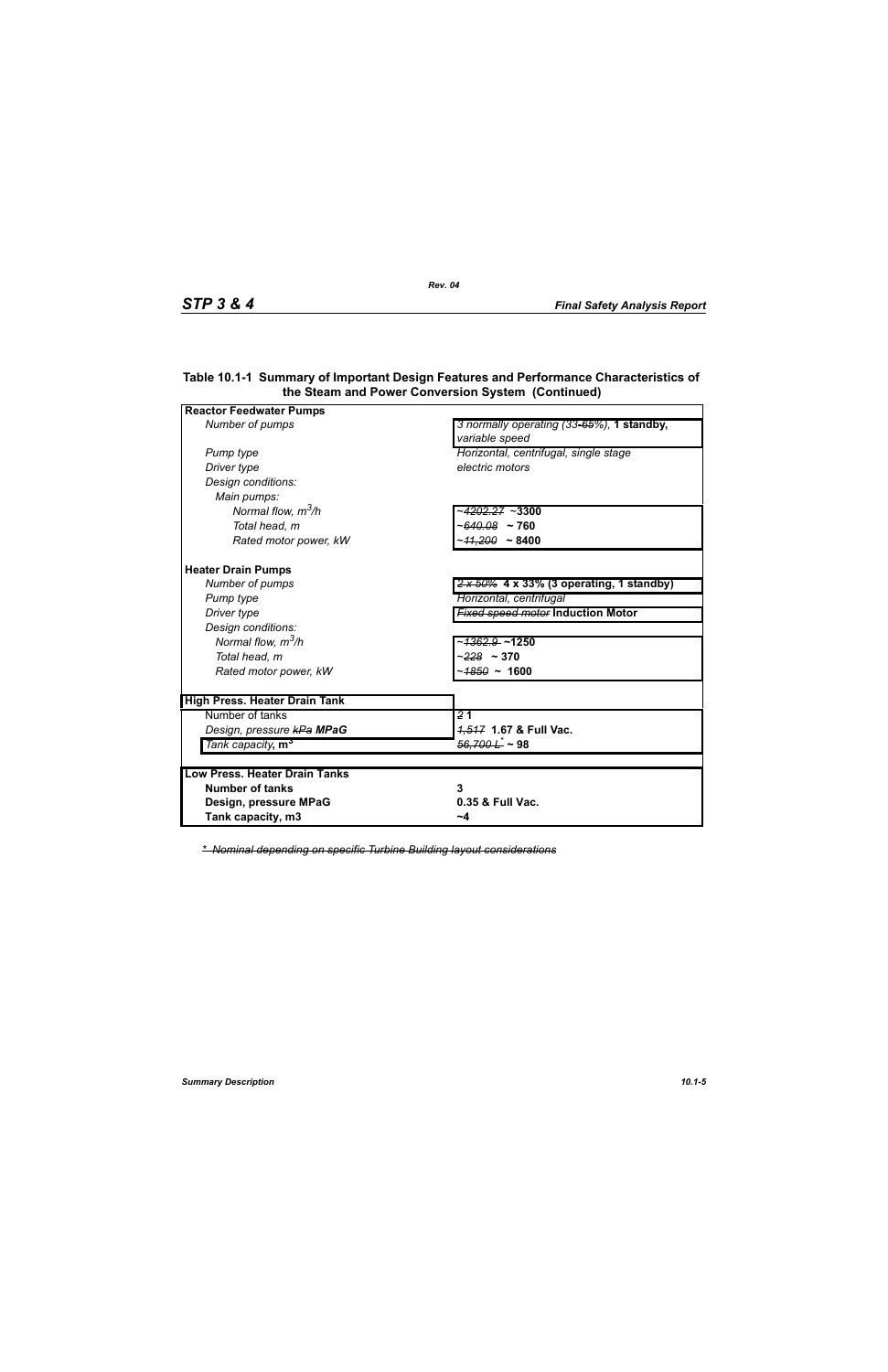